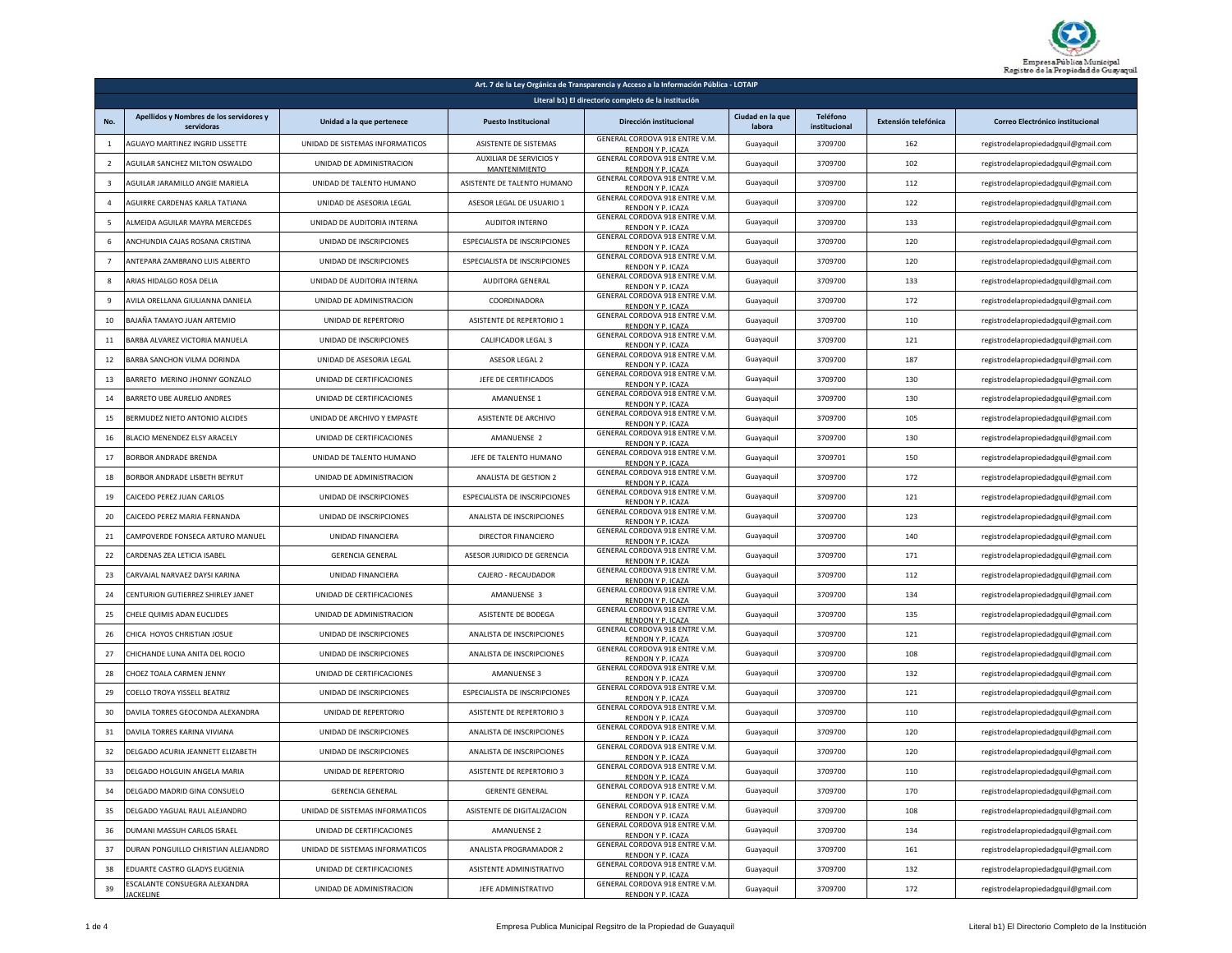

| 40 | ESCALANTE CONSUEGRA SANDY JAZMIN        | UNIDAD FINANCIERA               | ANALISTA DE GESTIÓN 3                             | GENERAL CORDOVA 918 ENTRE V.M.<br>RENDON Y P. ICAZA | Guayaquil | 3709700 | 142 | registrodelapropiedadgquil@gmail.com |
|----|-----------------------------------------|---------------------------------|---------------------------------------------------|-----------------------------------------------------|-----------|---------|-----|--------------------------------------|
| 41 | ESPINOZA SANTOS JACINTO OTTO            | UNIDAD DE SISTEMAS INFORMATICOS | JEFE DE DISEÑO Y DESARROLLO                       | GENERAL CORDOVA 918 ENTRE V.M.<br>RENDON Y P. ICAZA | Guayaquil | 3709700 | 161 | registrodelapropiedadgquil@gmail.com |
| 42 | GARCIA QUINDE ROSA MARIA                | UNIDAD DE INSCRIPCIONES         | ASISTENTE DE INSCRIPCIONES                        | GENERAL CORDOVA 918 ENTRE V.M.<br>RENDON Y P. ICAZA | Guayaquil | 3709700 | 112 | registrodelapropiedadgquil@gmail.com |
| 43 | GOMEZ MAQUILON NELSON MAURICIO          | UNIDAD DE ASESORIA LEGAL        | ASESOR LEGAL DE USUARIO 2                         | GENERAL CORDOVA 918 ENTRE V.M.<br>RENDON Y P. ICAZA | Guayaquil | 3709700 | 122 | registrodelapropiedadgquil@gmail.com |
| 44 | GUANOLUISA CORRALES ROCIO DE LOURDES    | UNIDAD DE TALENTO HUMANO        | RECEPCIONISTA 1                                   | GENERAL CORDOVA 918 ENTRE V.M.<br>RENDON Y P. ICAZA | Guayaquil | 3709700 | 100 | registrodelapropiedadgquil@gmail.com |
| 45 | GUERRERO SILVA CARLOS FELIPE            | UNIDAD DE ARCHIVO Y EMPASTE     | COORDINADOR DE ARCHIVO                            | GENERAL CORDOVA 918 ENTRE V.M.<br>RENDON Y P. ICAZA | Guayaquil | 3709700 | 105 | registrodelapropiedadgquil@gmail.com |
| 46 | HARO JIMENEZ JORGE ISRAEL               | UNIDAD DE INSCRIPCIONES         | ANALISTA DE INSCRIPCIONES                         | GENERAL CORDOVA 918 ENTRE V.M.<br>RENDON Y P. ICAZA | Guayaquil | 3709700 | 121 | registrodelapropiedadgquil@gmail.com |
| 47 | <b>HERNANDEZ TERAN FABIOLA VIRGINIA</b> | UNIDAD DE ARCHIVO Y EMPASTE     | ANALISTA ADMINISTRATIVA                           | GENERAL CORDOVA 918 ENTRE V.M.<br>RENDON Y P. ICAZA | Guayaquil | 3709700 | 105 | registrodelapropiedadgquil@gmail.com |
| 48 | <b>HERRERA GRANDA JOSE VICENTE</b>      | UNIDAD DE REPERTORIO            | ASISTENTE DE REPERTORIO 3                         | GENERAL CORDOVA 918 ENTRE V.M.<br>RENDON Y P. ICAZA | Guayaquil | 3709700 | 110 | registrodelapropiedadgquil@gmail.com |
| 49 | HERRERA PLAZA VICTOR JEFFERSON          | UNIDAD DE INSCRIPCIONES         | <b>AMANUENSE 2</b>                                | GENERAL CORDOVA 918 ENTRE V.M.<br>RENDON Y P. ICAZA | Guayaquil | 3709700 | 130 | registrodelapropiedadgquil@gmail.com |
| 50 | HIDALGO PALOMEQUE CINTHIA ISABEL        | <b>UNIDAD FINANCIERA</b>        | JEFE DE RECAUDACIONES                             | GENERAL CORDOVA 918 ENTRE V.M.<br>RENDON Y P. ICAZA | Guayaquil | 3709700 | 112 | registrodelapropiedadgquil@gmail.com |
| 51 | JARAMA ARRUNATEGUI CESAR GUILLERMO      | UNIDAD DE ARCHIVO Y EMPASTE     | JEFE DE ARCHIVO Y EMPASTE                         | GENERAL CORDOVA 918 ENTRE V.M.<br>RENDON Y P. ICAZA | Guayaquil | 3709700 | 105 | registrodelapropiedadgquil@gmail.com |
| 52 | JARAMILLO TARANTO NARCISA DE JESUS      | UNIDAD FINANCIERA               | SECRETARIA DE UNIDAD FINANCIERA                   | GENERAL CORDOVA 918 ENTRE V.M.<br>RENDON Y P. ICAZA | Guayaquil | 3709700 | 160 | registrodelapropiedadgquil@gmail.com |
| 53 | JORDAN IDROVO LUIS EDUARDO              | UNIDAD DE SISTEMAS              | JEFE DE INFRAESTRUCTURA                           | GENERAL CORDOVA 918 ENTRE V.M.<br>RENDON Y P. ICAZA | Guayaquil | 3709700 | 143 | registrodelapropiedadgquil@gmail.com |
| 54 | AYANA LITARDO CECILIA JACQUELINE        | UNIDAD DE INSCRIPCIONES         | ANALISTA DE INSCRIPCIONES                         | GENERAL CORDOVA 918 ENTRE V.M.<br>RENDON Y P. ICAZA | Guayaquil | 3709700 | 121 | registrodelapropiedadgquil@gmail.com |
| 55 | EMA ORDONEZ CARLOS JESUS                | UNIDAD FINANCIERA               | <b>CONTADOR GENERAL</b>                           | GENERAL CORDOVA 918 ENTRE V.M.<br>RENDON Y P. ICAZA | Guayaquil | 3709700 | 141 | registrodelapropiedadgquil@gmail.com |
| 56 | LEON DESIDERIO JOSEFINA ELIZABETH       | UNIDAD DE INSCRIPCIONES         | ANALISTA DE INSCRIPCIONES                         | GENERAL CORDOVA 918 ENTRE V.M.<br>RENDON Y P. ICAZA | Guayaquil | 3709700 | 108 | registrodelapropiedadgquil@gmail.com |
| 57 | LINO GUAMAN JENNY STEFANIA              | UNIDAD FINANCIERA               | ASISTENTE DE RECAUDACIONES                        | GENERAL CORDOVA 918 ENTRE V.M.<br>RENDON Y P. ICAZA | Guayaquil | 3709700 | 112 | registrodelapropiedadgquil@gmail.com |
| 58 | UNA CASTILLO EVELIN CRISTINA            | UNIDAD DE INSCRIPCIONES         | ANALISTA DE INSCRIPCIONES                         | GENERAL CORDOVA 918 ENTRE V.M.<br>RENDON Y P. ICAZA | Guayaquil | 3709700 | 121 | registrodelapropiedadgquil@gmail.com |
| 59 | LUCAS SUAREZ MANUEL ALFREDO             | UNIDAD DE ADMINISTRACION        | AUXILIAR DE SERVICIOS Y<br>MANTENIMIENTO          | GENERAL CORDOVA 918 ENTRE V.M.<br>RENDON Y P. ICAZA | Guayaquil | 3709700 | 102 | registrodelapropiedadgquil@gmail.com |
| 60 | MACIAS VALVERDE INGRID ELIZABETH        | UNIDAD DE ASESORIA REGISTRAL    | ASISTENTE DEL REGISTRADOR                         | GENERAL CORDOVA 918 ENTRE V.M.<br>RENDON Y P. ICAZA | Guayaquil | 3709700 | 174 | registrodelapropiedadgquil@gmail.com |
| 61 | MENDOZA ESCUDERO ISMAEL IVAN            | UNIDAD DE INSCRIPCIONES         | JEFE DE INSCRIPCIONES                             | GENERAL CORDOVA 918 ENTRE V.M.<br>RENDON Y P. ICAZA | Guayaquil | 3709700 | 120 | registrodelapropiedadgquil@gmail.com |
| 62 | <b>MENESES GOMEZ EDUARDO MARTIN</b>     | UNIDAD DE INSCRIPCIONES         | ESPECIALISTA DE INSCRIPCIONES                     | GENERAL CORDOVA 918 ENTRE V.M.<br>RENDON Y P. ICAZA | Guayaquil | 3709700 | 120 | registrodelapropiedadgquil@gmail.com |
| 63 | MEREJILDO GILER JOEL ALEJANDRO          | UNIDAD DE INSCRIPCIONES         | ASISTENTE DE INSCRIPCIONES                        | GENERAL CORDOVA 918 ENTRE V.M.<br>RENDON Y P. ICAZA | Guayaquil | 3709700 | 120 | registrodelapropiedadgquil@gmail.com |
| 64 | MIELES RUPERTY MARIA PIEDAD             | UNIDAD FINANCIERA               | ANALISTA DE CONTROL PREVIO                        | GENERAL CORDOVA 918 ENTRE V.M.<br>RENDON Y P. ICAZA | Guayaquil | 3709700 | 143 | registrodelapropiedadgquil@gmail.com |
| 65 | MIÑO DOYLET CARLOS VINICIO              | UNIDAD DE INSCRIPCIONES         | ANALISTA DE INSCRIPCIONES                         | GENERAL CORDOVA 918 ENTRE V.M.<br>RENDON Y P. ICAZA | Guayaquil | 3709700 | 121 | registrodelapropiedadgquil@gmail.com |
| 66 | MIRANDA BURGOS EVELYN GABRIELA          | UNIDAD DE CERTIFICACIONES       | <b>AMANUENSE 2</b>                                | GENERAL CORDOVA 918 ENTRE V.M.<br>RENDON Y P. ICAZA | Guayaquil | 3709700 | 130 | registrodelapropiedadgquil@gmail.com |
| 67 | MITE PLUAS RAQUEL NATIVIDAD             | UNIDAD DE INSCRIPCIONES         | ASISTENTE DE INSCRIPCIONES                        | GENERAL CORDOVA 918 ENTRE V.M.<br>RENDON Y P. ICAZA | Guayaquil | 3709700 | 131 | registrodelapropiedadgquil@gmail.com |
| 68 | MOLINA VICTOR MANUEL                    | UNIDAD DE ADMINISTRACION        | SUPERVISOR DE SERVICIOS Y<br><b>MANTENIMIENTO</b> | GENERAL CORDOVA 918 ENTRE V.M.<br>RENDON Y P. ICAZA | Guayaquil | 3709700 | 102 | registrodelapropiedadgquil@gmail.com |
| 69 | MORALES ASENCIO MARTHA DEL PILAR        | UNIDAD DE CERTIFICACIONES       | AMANUENSE 1                                       | GENERAL CORDOVA 918 ENTRE V.M.<br>RENDON Y P. ICAZA | Guayaquil | 3709700 | 130 | registrodelapropiedadgquil@gmail.com |
| 70 | MORALES HERMIDES LIDIA MARIANA          | UNIDAD DE REPERTORIO            | ASISTENTE DE REPERTORIO 2                         | GENERAL CORDOVA 918 ENTRE V.M.<br>RENDON Y P. ICAZA | Guayaquil | 3709700 | 110 | registrodelapropiedadgquil@gmail.com |
| 71 | MORALES MONTENEGRO MARIA ALEJANDRA      | UNIDAD DE TALENTO HUMANO        | ANALISTA DE GESTION 1                             | GENERAL CORDOVA 918 ENTRE V.M.<br>RENDON Y P. ICAZA | Guayaquil | 3709700 | 153 | registrodelapropiedadgquil@gmail.com |
| 72 | MORAN NICOLALDE JUANA KATHERIN          | UNIDAD DE TALENTO HUMANO        | ANALISTA DE GESTION 1                             | GENERAL CORDOVA 918 ENTRE V.M.<br>RENDON Y P. ICAZA | Guayaquil | 3709700 | 151 | registrodelapropiedadgquil@gmail.com |
| 73 | MORAN OLMEDO ESTEPHANIA DEL ROSARIO     | UNIDAD DE CERTIFICACIONES       | ASISTENTE ADMINISTRATIVO                          | GENERAL CORDOVA 918 ENTRE V.M.<br>RENDON Y P. ICAZA | Guayaquil | 3709700 | 132 | registrodelapropiedadgquil@gmail.com |
| 74 | MORAN SALAZAR LOURDES MARIA             | UNIDAD DE TALENTO HUMANO        | RECEPCIONISTA 2                                   | GENERAL CORDOVA 918 ENTRE V.M.<br>RENDON Y P. ICAZA | Guayaquil | 3709700 | 100 | registrodelapropiedadgquil@gmail.com |
|    | MORAN SALAZAR WALTER ENRIOUE            | UNIDAD DE ADMINISTRACION        | <b>ASISTENTE ADMINISTRATIVO 1</b>                 | GENERAL CORDOVA 918 ENTRE V.M.<br>RENDON Y P. ICAZA | Guayaquil | 3709700 | 102 | registrodelapropiedadgquil@gmail.com |
| 76 | MORAN ZAMBRANO ELIZABETH PATRICIA       | UNIDAD DE TALENTO HUMANO        | ANALISTA DE GESTION 2                             | GENERAL CORDOVA 918 ENTRE V.M.<br>RENDON Y P. ICAZA | Guayaquil | 3709700 | 152 | registrodelapropiedadgquil@gmail.com |
| 77 | MOREIRA MACIAS VICENTE FERNANDO         | UNIDAD DE ADMINISTRACION        | <b>CHOFER</b>                                     | GENERAL CORDOVA 918 ENTRE V.M.<br>RENDON Y P. ICAZA | Guayaquil | 3709700 | 102 | registrodelapropiedadgquil@gmail.com |
| 78 | MOSQUERA MOSQUERA ANDRES ALEXIS         | UNIDAD DE SISTEMAS INFORMATICOS | ANALISTA INFORMATICO                              | GENERAL CORDOVA 918 ENTRE V.M.<br>RENDON Y P. ICAZA | Guayaquil | 3709700 | 164 | registrodelapropiedadgquil@gmail.com |
| 79 | MUENTES AVILES ARIANA JANNAEL           | UNIDAD DE CERTIFICACIONES       | AMANUENSE 1                                       | GENERAL CORDOVA 918 ENTRE V.M.<br>RENDON Y P. ICAZA | Guayaquil | 3709700 | 134 | registrodelapropiedadgquil@gmail.com |
| 80 | MUÑIZ SALVATIERRA ANGELA MARLENE        | UNIDAD DE REPERTORIO            | ASISTENTE DE REPERTORIO 3                         | GENERAL CORDOVA 918 ENTRE V.M.<br>RENDON Y P. ICAZA | Guayaquil | 3709700 | 121 | registrodelapropiedadgquil@gmail.com |
| 81 | MUÑOZ BURGOS GLENDA MARIA               | UNIDAD DE CERTIFICACIONES       | AMANUENSE 1                                       | GENERAL CORDOVA 918 ENTRE V.M.<br>RENDON Y P. ICAZA | Guayaquil | 3709700 | 134 | registrodelapropiedadgquil@gmail.com |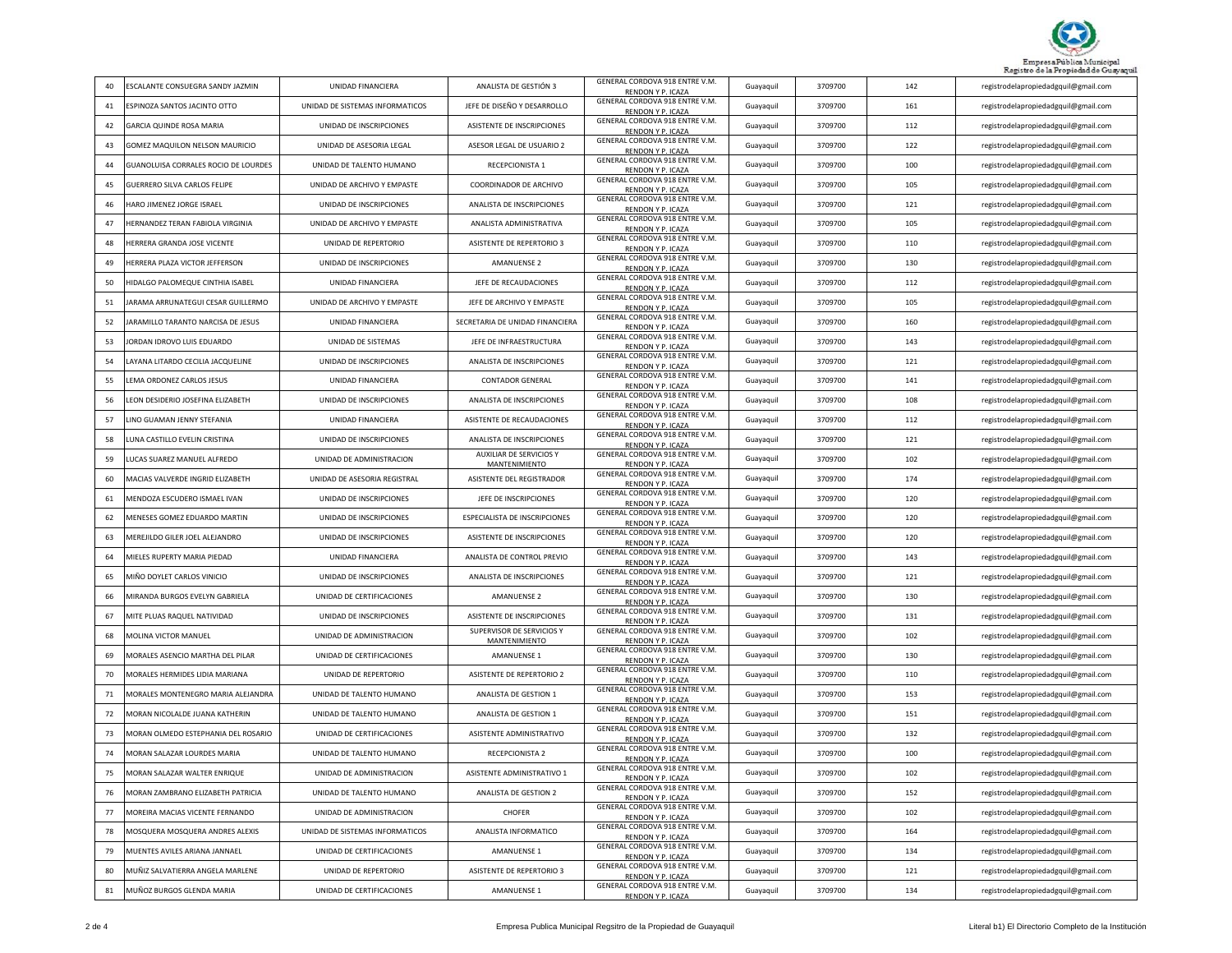

| 82  | MURILLO MONTALVO JOSE NICOLAS         | UNIDAD FINANCIERA                | CAJERO - RECAUDADOR                     | GENERAL CORDOVA 918 ENTRE V.M.<br>RENDON Y P. ICAZA | Guayaquil | 3709700 | 112 | registrodelapropiedadgquil@gmail.com |
|-----|---------------------------------------|----------------------------------|-----------------------------------------|-----------------------------------------------------|-----------|---------|-----|--------------------------------------|
| 83  | MURILLO CORTEZ OSCAR GEOVANNY         | UNIDAD FINANCIERA                | CAJERO - RECAUDADOR                     | GENERAL CORDOVA 918 ENTRE V.M.<br>RENDON Y P. ICAZA | Guayaquil | 3709700 | 112 | registrodelapropiedadgquil@gmail.com |
| 84  | NARVAEZ VALDIVIESO MARIANA DE LOURDES | UNIDAD DE CERTLICACIONES         | AMANUENSE 1                             | GENERAL CORDOVA 918 ENTRE V.M.<br>RENDON Y P. ICAZA | Guayaquil | 3709700 | 122 | registrodelapropiedadgquil@gmail.com |
| 85  | NARVAEZ VALDIVIESO ROBERTO FERNANDO   | UNIDAD DE ARCHIVO Y EMPASTE      | ASISTENTE DE ARCHIVO                    | GENERAL CORDOVA 918 ENTRE V.M.<br>RENDON Y P. ICAZA | Guayaquil | 3709700 | 105 | registrodelapropiedadgquil@gmail.com |
| 86  | OCHOA CUADRADO CESAR ALBERTO          | UNIDAD DE ADMINISTRACION         | AUXILIAR ADMINISTRATIVO                 | GENERAL CORDOVA 918 ENTRE V.M.<br>RENDON Y P. ICAZA | Guayaquil | 3709700 | 100 | registrodelapropiedadgquil@gmail.com |
| 87  | OLVERA JIMENEZ ALEX JAVIER            | UNIDAD DE ARCHIVO Y EMPASTE      | ASISTENTE DE ARCHIVO                    | GENERAL CORDOVA 918 ENTRE V.M.<br>RENDON Y P. ICAZA | Guayaquil | 3709700 | 105 | registrodelapropiedadgquil@gmail.com |
| 88  | PADILLA CEDEÑO JENNY FRANCISCA        | UNIDAD DE SEGURIDAD INDUSTRIAL   | ENFERMERA                               | GENERAL CORDOVA 918 ENTRE V.M.<br>RENDON Y P. ICAZA | Guayaquil | 3709700 | 104 | registrodelapropiedadgquil@gmail.com |
| 89  | PAEZ MURILLO ANGELA NARCISA           | <b>GERENCIA GENERAL</b>          | ASESOR LEGAL 2                          | GENERAL CORDOVA 918 ENTRE V.M.<br>RENDON Y P. ICAZA | Guayaquil | 3709700 | 190 | registrodelapropiedadgquil@gmail.com |
| 90  | PANTE ROMERO CINTHIA FLORENCIA        | UNIDAD FINANCIERA                | CAJERO - RECAUDADOR                     | GENERAL CORDOVA 918 ENTRE V.M.<br>RENDON Y P. ICAZA | Guayaquil | 3709700 | 112 | registrodelapropiedadgquil@gmail.com |
| 91  | PARRA MAZON WALTER JAVIER             | UNIDAD DE CERTIFICACIONES        | <b>AMANUENSE 2</b>                      | GENERAL CORDOVA 918 ENTRE V.M.<br>RENDON Y P. ICAZA | Guayaquil | 3709700 | 134 | registrodelapropiedadgquil@gmail.com |
| 92  | PARRAGA CEDEÑO LISBETH ANTONELLA      | UNIDAD FINANCIERA                | ASISTENTE DE RECAUDACIONES              | GENERAL CORDOVA 918 ENTRE V.M.<br>RENDON Y P. ICAZA | Guayaquil | 3709700 | 112 | registrodelapropiedadgquil@gmail.com |
| 93  | PEREZ SANTOS MERCEDES ISABEL          | UNIDAD DE REPERTORIO             | ASISTENTE DE REPERTORIO 3               | GENERAL CORDOVA 918 ENTRE V.M.<br>RENDON Y P. ICAZA | Guayaquil | 3709700 | 110 | registrodelapropiedadgquil@gmail.com |
| 94  | PICO ESPINOZA HOLGER RODRIGO          | UNIDAD DE ASESORIA REGISTRAL     | <b>ASESOR REGISTRAL 2</b>               | GENERAL CORDOVA 918 ENTRE V.M.<br>RENDON Y P. ICAZA | Guayaquil | 3709700 | 174 | registrodelapropiedadgquil@gmail.com |
| 95  | PINTO ORELLANA JEORGETTE NACIRA       | UNIDAD DE REPERTORIO             | ASISTENTE DE REPERTORIO 2               | GENERAL CORDOVA 918 ENTRE V.M.<br>RENDON Y P. ICAZA | Guayaquil | 3709700 | 110 | registrodelapropiedadgquil@gmail.com |
| 96  | PLUAS PLUAS MIRIAM DEL CARMEN         | UNIDAD DE INSCRIPCIONES          | ASISTENTE DE INSCRIPCIONES              | GENERAL CORDOVA 918 ENTRE V.M.<br>RENDON Y P. ICAZA | Guayaquil | 3709700 | 120 | registrodelapropiedadgquil@gmail.com |
| 97  | POMA MORALES VICTOR ALBERTO           | UNIDAD DE CERTIFICACIONES        | COORDINADOR                             | GENERAL CORDOVA 918 ENTRE V.M.<br>RENDON Y P. ICAZA | Guayaquil | 3709700 | 130 | registrodelapropiedadgquil@gmail.com |
| 98  | PROAÑO MEDINA HAYDEE GLORIA           | UNIDAD DE CERTIFICACIONES        | <b>AMANUENSE 2</b>                      | GENERAL CORDOVA 918 ENTRE V.M.<br>RENDON Y P. ICAZA | Guayaquil | 3709700 | 134 | registrodelapropiedadgquil@gmail.com |
| 99  | PUYOL MOSCOSO VIVIANA LISSETTE        | UNIDAD DE RELACIONES PÚBLICAS    | COORDINADORA DE IMAGEN<br>INSTITUCIONAL | GENERAL CORDOVA 918 ENTRE V.M.<br>RENDON Y P. ICAZA | Guayaquil | 3709700 | 152 | registrodelapropiedadgquil@gmail.com |
| 100 | QUIÑONEZ CEREZO ELOÌSA GARDENIA       | UNIDAD FINANCIERA                | ASISTENTE DE RECAUDACIONES              | GENERAL CORDOVA 918 ENTRE V.M.<br>RENDON Y P. ICAZA | Guayaquil | 3709700 | 112 | registrodelapropiedadgquil@gmail.com |
| 101 | QUINTANA COELLO HUGO EDUARDO          | UNIDAD DE ASESORIA REGISTRAL     | ASESOR REGISTRAL 1                      | GENERAL CORDOVA 918 ENTRE V.M.<br>RENDON Y P. ICAZA | Guayaquil | 3709700 | 186 | registrodelapropiedadgquil@gmail.com |
| 102 | QUINTEROS PELAEZ MARIA VICENTA        | UNIDAD DE REPERTORIO             | JEFE DE REPERTORIO                      | GENERAL CORDOVA 918 ENTRE V.M.<br>RENDON Y P. ICAZA | Guayaquil | 3709700 | 110 | registrodelapropiedadgquil@gmail.com |
| 103 | RAMIREZ MOHINA ZORAIDA AMARILIS       | UNIDAD DE CERTIFICADOS           | AMANUENSE 1                             | GENERAL CORDOVA 918 ENTRE V.M.<br>RENDON Y P. ICAZA | Guayaquil | 3709700 | 174 | registrodelapropiedadgquil@gmail.com |
| 104 | RAMOS ZAMBRANO ERIKA KATIUSKA         | UNIDAD DE CERTIFICACIONES        | <b>AMANUENSE 1</b>                      | GENERAL CORDOVA 918 ENTRE V.M.<br>RENDON Y P. ICAZA | Guayaquil | 3709700 | 134 | registrodelapropiedadgquil@gmail.com |
| 105 | REYES HIDALGO BELISARIO AUGUSTO       | UNIDAD FINANCIERA                | ANALISTA FINANCIERO                     | GENERAL CORDOVA 918 ENTRE V.M.<br>RENDON Y P. ICAZA | Guayaquil | 3709700 | 142 | registrodelapropiedadgquil@gmail.com |
| 106 | RIZO ULLON CARLOS MANUEL              | UNIDAD DE ARCHIVO Y EMPASTE      | ASISTENTE ADMINISTRATIVO 2              | GENERAL CORDOVA 918 ENTRE V.M.<br>RENDON Y P. ICAZA | Guayaquil | 3709700 | 102 | registrodelapropiedadgquil@gmail.com |
| 107 | RIZZO ULLON WASHINGTON NICOLAS        | UNIDAD DE ADMINISTRACION         | ASISTENTE ADMINISTRATIVO 1              | GENERAL CORDOVA 918 ENTRE V.M.<br>RENDON Y P. ICAZA | Guayaquil | 3709700 | 102 | registrodelapropiedadgquil@gmail.com |
| 108 | RODRIGUEZ CEPEDA MARIA DOLORES        | UNIDAD DE TALENTO HUMANO         | RECEPCIONISTA 1                         | GENERAL CORDOVA 918 ENTRE V.M.<br>RENDON Y P. ICAZA | Guayaquil | 3709700 | 100 | registrodelapropiedadgquil@gmail.com |
| 109 | SALAS VILLALVA BRENDA ELIZABETH       | UNIDAD DE INSCRIPCIONES          | ANALISTA DE INSCRIPCIONES               | GENERAL CORDOVA 918 ENTRE V.M.<br>RENDON Y P. ICAZA | Guayaquil | 3709700 | 120 | registrodelapropiedadgquil@gmail.com |
| 110 | SALAZAR MARCILLO CESAR GUILLERMO      | UNIDAD DE SEGURIDAD INDUSTRIAL   | ASESOR EN SEGURIDAD IINDUSTRIAL         | GENERAL CORDOVA 918 ENTRE V.M.<br>RENDON Y P. ICAZA | Guayaquil | 3709700 | 104 | registrodelapropiedadgquil@gmail.com |
| 111 | SALINAS TOMALA JUAN ROBERTO           | UNIDAD DE INSCRIPCIONES          | COORDINADOR                             | GENERAL CORDOVA 918 ENTRE V.M.<br>RENDON Y P. ICAZA | Guayaquil | 3709700 | 120 | registrodelapropiedadgquil@gmail.com |
| 112 | SANCHEZ MORAN ANGELO JOEL             | UNIDAD DE INSCRIPCIONES          | AISTENTE DE INSCRIPCIONES               | GENERAL CORDOVA 918 ENTRE V.M.<br>RENDON Y P. ICAZA | Guayaquil | 3709700 | 120 | registrodelapropiedadgquil@gmail.com |
| 113 | SAQUICELA BEDOLLA NARCISA FATIMA      | UNIDAD DE INSCRIPCIONES          | ANALISTA DE INSCRIPCIONES               | GENERAL CORDOVA 918 ENTRE V.M.<br>RENDON Y P. ICAZA | Guayaquil | 3709700 | 121 | registrodelapropiedadgquil@gmail.com |
| 114 | SOLIS GALARZA JAVIER FRANKLIN         | UNIDAD DE ARCHIVO Y EMPASTE      | ASISTENTE DE ARCHIVO                    | GENERAL CORDOVA 918 ENTRE V.M.<br>RENDON Y P. ICAZA | Guayaquil | 3709700 | 105 | registrodelapropiedadgquil@gmail.com |
| 115 | SOLORZANO MERO EDISON ESTALIN         | UNIDAD DE ARCHIVO Y EMPASTE      | ASISTENTE DE ARCHIVO                    | GENERAL CORDOVA 918 ENTRE V.M.<br>RENDON Y P. ICAZA | Guayaquil | 3709700 | 112 | registrodelapropiedadgquil@gmail.com |
| 116 | SOTO MARTILLO JUDITH ERMELINDA        | UNIDAD DE INSCRIPCIONES          | ANALISTA DE INSCRIPCIONES               | GENERAL CORDOVA 918 ENTRE V.M.<br>RENDON Y P. ICAZA | Guayaquil | 3709700 | 120 | registrodelapropiedadgquil@gmail.com |
| 117 | SUAREZ GALARZA NEY ANTONIO            | <b>LINIDAD DE TALENTO HUMANO</b> | ANALISTA DE NOMINA                      | GENERAL CORDOVA 918 ENTRE V.M.<br>RENDON Y P. ICAZA | Guayaquil | 3709700 | 151 | registrodelapropiedadgquil@gmail.com |
| 118 | SUAREZ SUAREZ JENNY MERCEDES          | UNIDAD DE REPERTORIO             | ASISTENTE DE REPERTOTIO 3               | GENERAL CORDOVA 918 ENTRE V.M.<br>RENDON Y P. ICAZA | Guayaquil | 3709701 | 110 | registrodelapropiedadgquil@gmail.com |
| 119 | TEJENA SANTILLAN LEONARDO XAVIER      | UNIDAD DE ADMINISTRACION         | ASISTENTE ADMINISTRATIVO 1              | GENERAL CORDOVA 918 ENTRE V.M.<br>RENDON Y P. ICAZA | Guayaquil | 3709700 | 103 | registrodelapropiedadgquil@gmail.com |
| 120 | TOMALA DOMINGUEZ SERGIO FERNANDO      | UNIDAD DE ARCHIVO Y EMPASTE      | ASISTENTE DE ARCHIVO                    | GENERAL CORDOVA 918 ENTRE V.M.<br>RENDON Y P. ICAZA | Guayaquil | 3709700 | 105 | registrodelapropiedadgquil@gmail.com |
| 121 | TOMALA GARCES VERONICA CAROLINA       | UNIDAD FINANCIERA                | CAJERO - RECAUDADOR                     | GENERAL CORDOVA 918 ENTRE V.M.<br>RENDON Y P. ICAZA | Guayaquil | 3709700 | 173 | registrodelapropiedadgquil@gmail.com |
| 122 | TOMALA RODRIGUEZ ANDRES GERMAN        | UNIDAD DE ARCHIVO Y EMPASTE      | ASISTENTE DE EMPASTE                    | GENERAL CORDOVA 918 ENTRE V.M.<br>RENDON Y P. ICAZA | Guayaquil | 3709700 | 105 | registrodelapropiedadgquil@gmail.com |
| 123 | TRIVIÑO GRIJALVA GONZALO GUSTAVO      | UNIDAD DE ASESORIA REGISTRAL     | <b>ASESOR REGISTRAL 2</b>               | GENERAL CORDOVA 918 ENTRE V.M.<br>RENDON Y P. ICAZA | Guayaquil | 3709700 | 185 | registrodelapropiedadgquil@gmail.com |